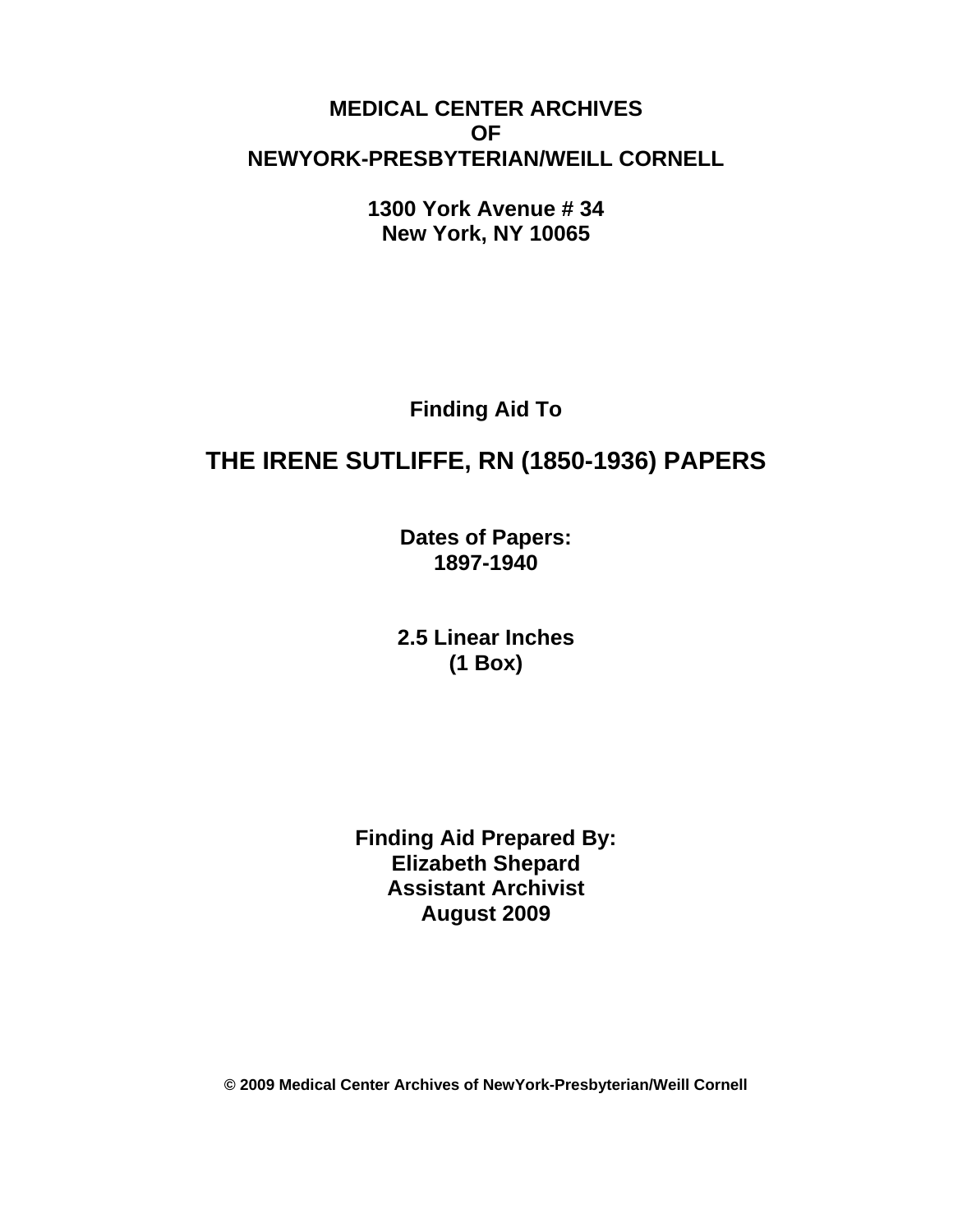## **PROVENANCE:**

The archives does not have a record of who donated this material.

# **ADMINISTRATIVE/BIOGRAPHICAL NOTE:**

Irene Sutliffe was born in Albany, NY on November 12, 1850. In 1880, she received a nursing degree from New York Hospital Training School for Nurses. From 1880-1886, she organized nursing schools at Long Island College Hospital in Brooklyn and Hamot Hospital in Erie, PA. In 1886, she returned to New York Hospital Training School for Nurses where she served as the directoress from 1886-1902. During the Spanish American War in 1898, she established a nursing service at Camp Black in Hempstead, Long Island for the Red Cross. She came out of retirement in 1908 to organize the social service program at New York Hospital's House of Relief on Hudson Street and in 1916 to operate a special hospital for victims of the polio epidemic.

Throughout her career, she was active in nursing education. She was a charter member of the Superintendents of Schools of Nursing in 1893. She was well regarded by her colleagues and students who included Lillian Wald, Minnie Gordon, and Annie Goodrich.

# **SCOPE AND CONTENT NOTE:**

The collection offers only a small glimpse of the life of Irene Sutliffe. Most of the information relates to New York Hospital Training School for Nurses including correspondence on the school's seal and a list of graduates. Some biographical information and a list of Camp Black nurses are available.

# **ACCESS RESTRICTIONS:**

### **ACCESS POINTS:**

### **RELATED MATERIAL:**